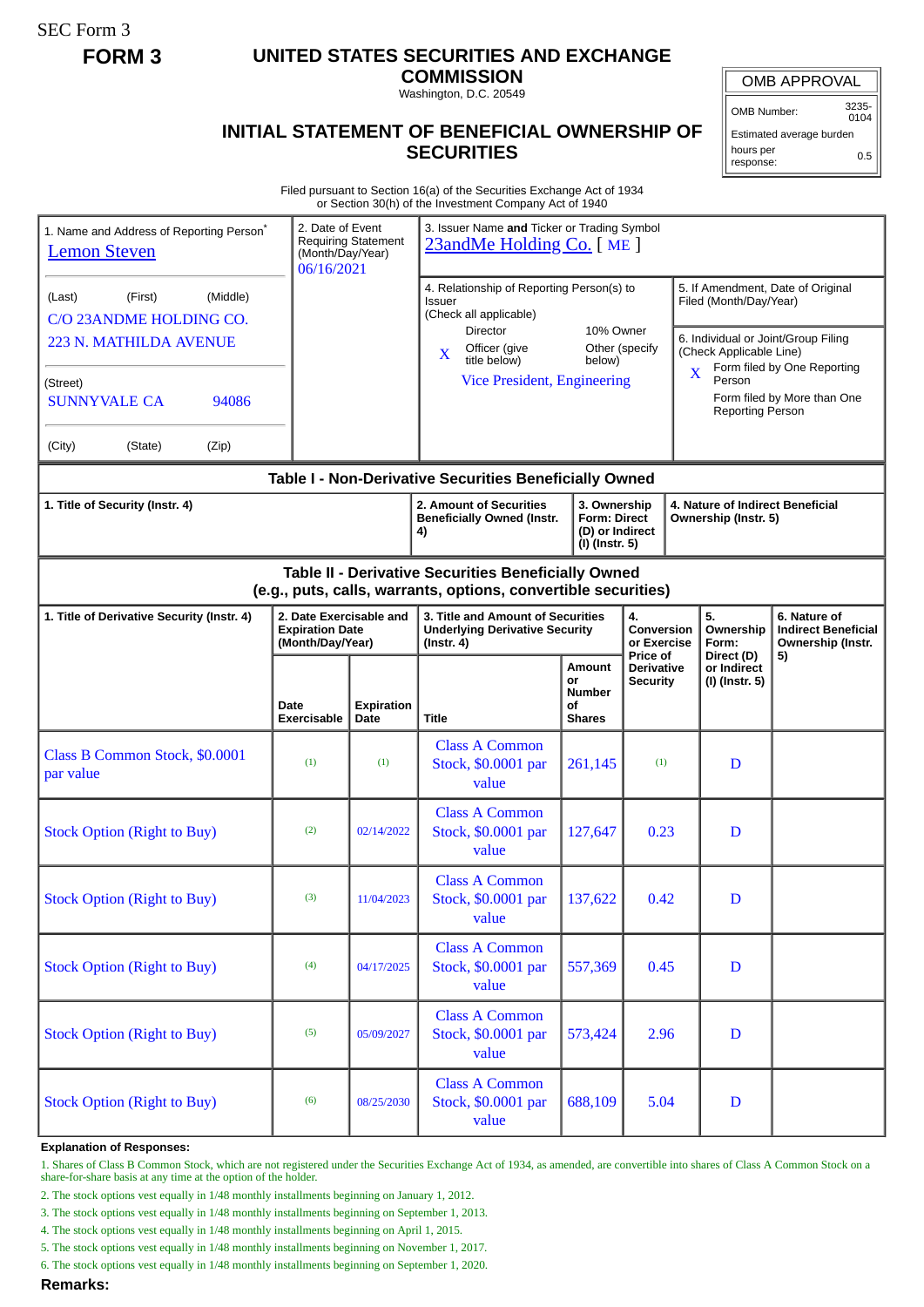**/s/ Steve Lemon, by Kathy** <u>S/Steve Lemon, by Kathy</u><br>Hibbs, attorney-in-fact<br>
Hibbs, attorney-in-fact

\*\* Signature of Reporting Person Date

Reminder: Report on a separate line for each class of securities beneficially owned directly or indirectly.

\* If the form is filed by more than one reporting person, *see* Instruction 5 (b)(v).

\*\* Intentional misstatements or omissions of facts constitute Federal Criminal Violations *See* 18 U.S.C. 1001 and 15 U.S.C. 78ff(a).

Note: File three copies of this Form, one of which must be manually signed. If space is insufficient, *see* Instruction 6 for procedure.

**Persons who respond to the collection of information contained in this form are not required to respond unless the form displays a currently valid OMB Number.**